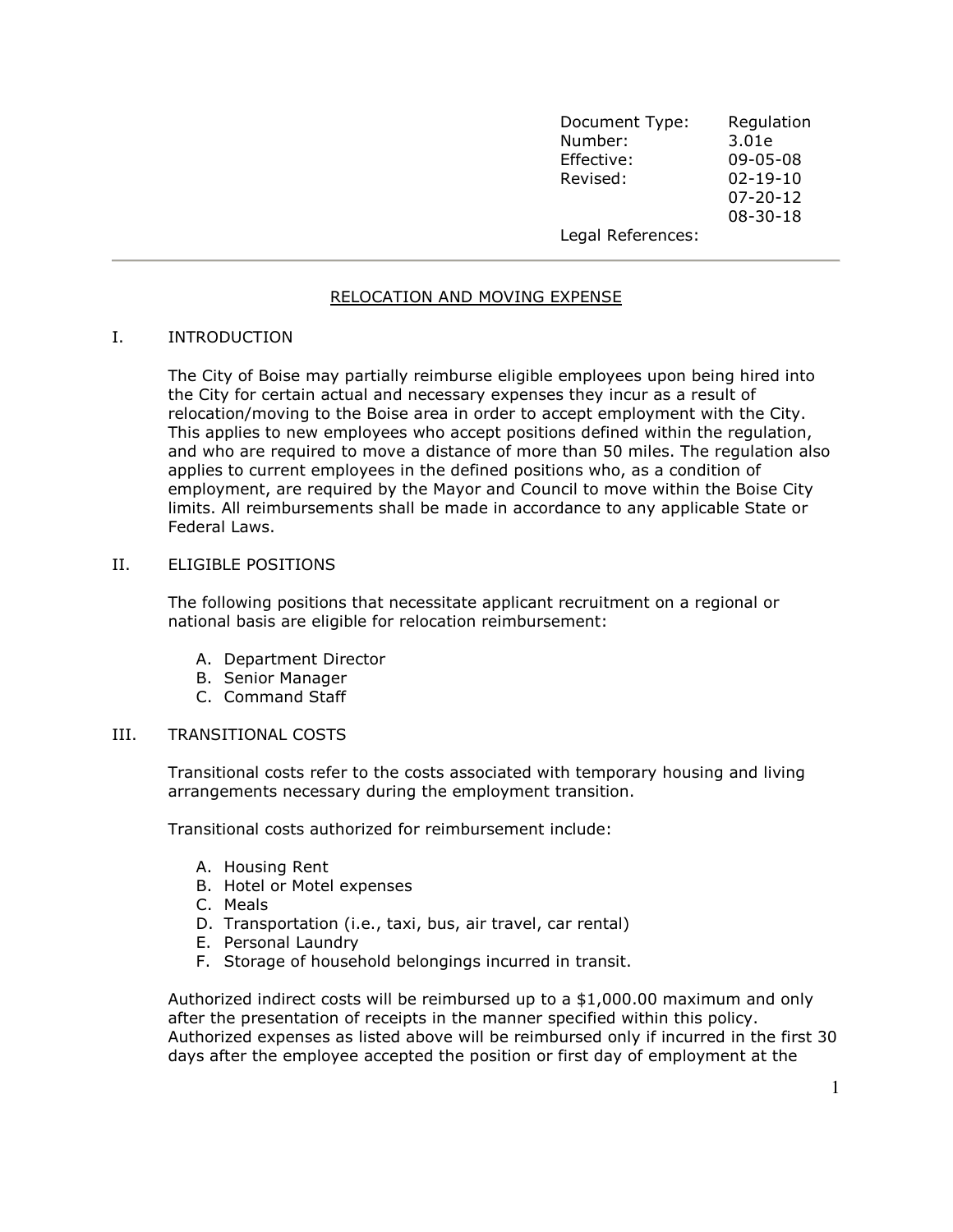employee's option, with the exception of storage fees for household belongings which may be incurred up to 90 days.

Unauthorized indirect costs include:

- A. Costs associated with the sale or acquisition of a home (taxes, appraisals, insurance, utility hookups, etc.)
- B. Permanent housing for any length of time
- C. Home Cleaning Services
- D. Purchase of draperies, carpet, appliances, etc.
- E. Pasturing of livestock
- F. Kennel or other animal boarding fees
- G. Pre-move house hunting expenses
- H. Expenses of getting or breaking a lease
- I. Mortgage penalties

# IV. ACTUAL MOVING EXPENSES

Moving expenses refer to the reasonable costs associated with changing permanent residences. Authorized actual and necessary moving expenses will be reimbursed up to 80% of the total cost or a maximum amount based on the distance moved, whichever is less. The maximum amounts for distance moved as follows:

Distance Moved Maximum

- A. 50 to 500 miles \$2,500
- B. 501 to 1,200 miles \$3,600
- C. 1,201 to 1,900 miles \$4,600
- D. Over 1,900 miles \$5,400

Moving expenses authorized for reimbursement include the cost of:

- A. Moving household goods and personal effects to a new residence and/or an interim storage facility;
- B. Commercial packing, unpacking, special crating and transit storage
- C. Insurance associated with the moving of household goods;
- D. Transporting automobile(s), if driven, at the current IRS mileage reimbursement rate for the most direct route;
- E. Van shipment or drive away service for one automobile.

Unauthorized moving expenses include costs associated with:

- A. Transporting livestock, boats, travel trailers, campers, pets, fuel, firewood;
- B. Dismantling or erecting playhouses, swing sets, waterbeds, workbenches, storage sheds or shelving;
- C. Installing or removing of satellite dishes, TV, cable, or CB antennas.

# V. REQUIRED RECEIPTS AND DEADLINES

Moving expenses will be reimbursed only after the presentation of receipts in the manner specified within this policy and only if incurred within 12 months of employee's first day of employment. Receipts for expenses as covered under this